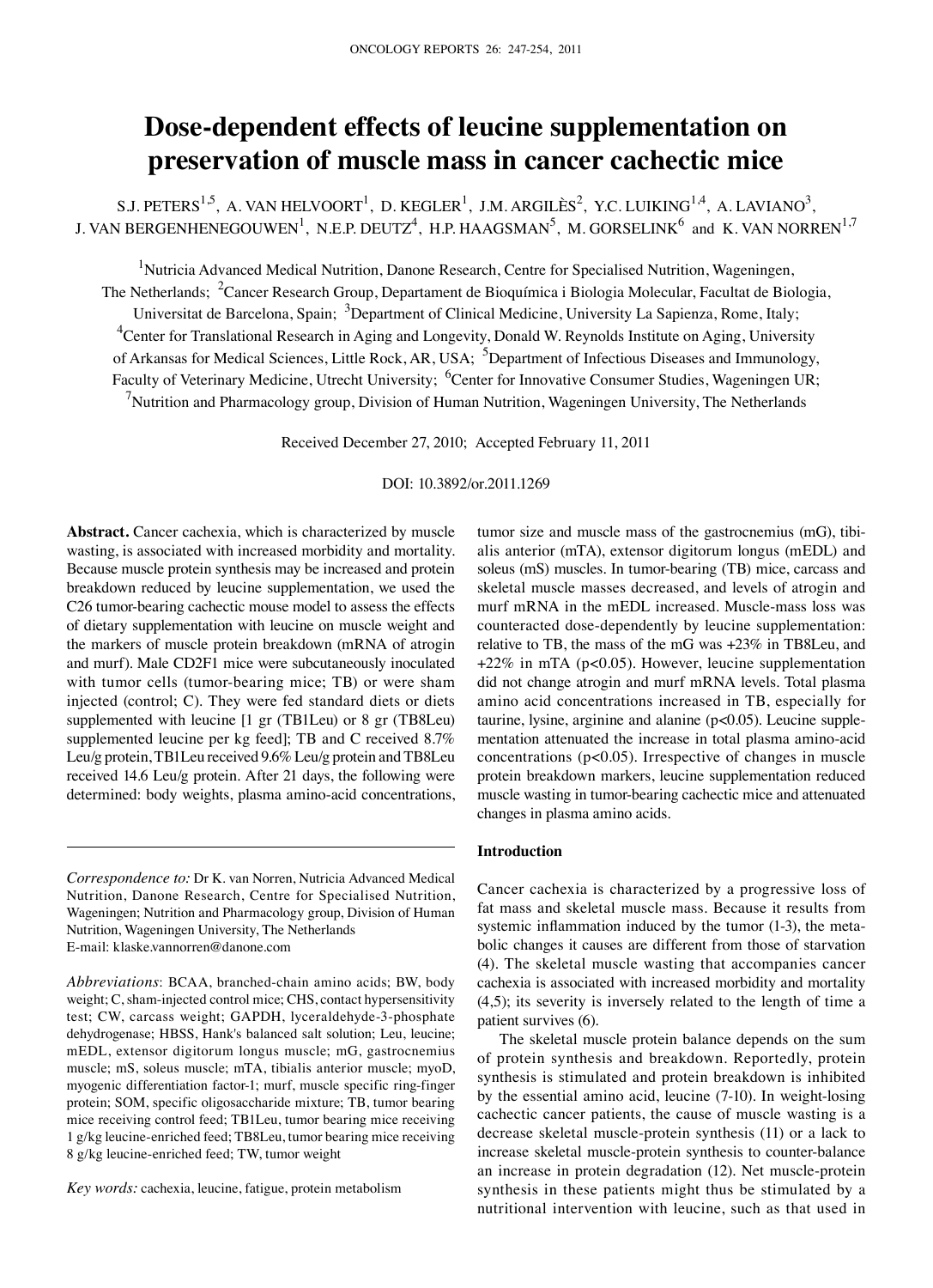tumor-bearing cachectic rats, where a diet containing 17 vs. 9% leucine altered proteasome activity (13) and reduced the loss of lean body mass, gastrocnemius mass and myosin content of skeletal muscle (10). This hypothesis is further supported by findings in diabetic and somatostatin-treated fasted rats, in which oral leucine at 1.35 g/kg BW enhanced skeletal-muscle protein synthesis via both insulin-dependent and insulinindependent mechanisms (14,15).

In this study, we tested the effect of leucine in the C26 cancer cachectic model, in which CD2F1 mice inoculated subcutaneously with murine colon adenocarcinoma (C26) cells (16-19) started to lose body weight after ~14 days, and became anorectic at days 19-20. In this model the animals lose more muscle, and therefore the window of possible effect is larger than in a similar but milder cancer cachectic model with no anorexia present as described previously by our group. In this model we observed that a dietary intervention combining fish oil, high protein and leucine had a synergistic effect on the maintenance of body composition (20,21). While the individual components preserved neither fat nor muscle mass, the combination preserved them both. Equally importantly, muscle function, daily activity and immune function all improved when specific oligosaccharides were combined with fish oil, high protein and leucine (20,21). In this study, in which leucine was found as a signal component to have a small but significant effect, we investigated the mechanisms and pathways behind the effect of leucine supplementation on cancer-cachexia-related muscle-mass loss.

## **Materials and methods**

*Animals*. Male CD2F1 mice aged 6-7 weeks (BALB/c x DBA/2, Harlan/Charles River, Horst, The Netherlands) were individually housed in a climate-controlled room (12:12 dark-light cycle with a constant room temperature of  $21\pm1^{\circ}$ C). After acclimatization for one week, they were divided into weight-matched groups: i) a control group (C) that received control chow [AIN93M (22) containing 8.7% Leu per g of protein]; ii) a tumor-bearing group (TB) that received control chow; iii) a tumor-bearing group (TB1Leu) that received low leucine (AIN93M + 1 g leucine per kg feed, containing 9.6% Leu per g protein); and iv) a tumor-bearing group (TB8Leu) that received high leucine (AIN93M + 8 g leucine per kg feed, containing 14.8% leucine per g protein). Per kg feed, the AIN93M control diet contained 126 g protein (100% casein), 727 g carbohydrates, and 40 g fat (100% soy oil) (Research Diet Services, Wijk bij Duurstede, The Netherlands). All experimental procedures were approved by the Animal Ethics Committee (DEC consult, The Netherlands), and complied with the principles of good laboratory animal care.

*Tumor model.* Murine C-26 adenocarcinoma cells were cultured *in vitro* with RPMI-1640 (Life Technologies, Merelbeke, Belgium) supplemented with 5% fetal calf serum and 1% penicillin-streptomycin (16). Tumor cells were trypsinized in a sub-confluent state, and, after washing, suspended in Hank's balanced salt solution (HBSS) (Life Technologies) at a concentration of  $2.5x10^6$  cells/ml.

When the mice were under general anesthesia (isoflurane/  $N_2O/O_2$ ), tumor cells (1x10<sup>6</sup> cells in 0.2 ml) were inoculated subcutaneously into the right inguinal flank. Control (C) animals received a sham injection with 0.2 ml HBSS. After inoculation of tumor cells or sham treatment, body mass, food intake and tumor size (length and width) were assessed three times per week.

At day 21 after tumor inoculation, the animals were anesthetized and blood was sampled by heart puncture. At section, the tumor and the skeletal muscles mEDL (extensor digitorum longus), mG (gastrocnemius), mS (soleus) and mTA (tibialis) were dissected and weighed.

*HPLC analysis of plasma amino acids.* To determine plasma 3-methylhistidine and the concentrations of amino acid in plasma and feed, we used HPLC with ortho-phtaldialdehyde as derivatization reagent and L-norvaline as internal standard (both from Sigma Aldrich). The method was adapted from van Eijk *et al* (23,24).

*RNA isolation.* Total RNA from EDL skeletal muscle tissue was isolated using the RNeasy kit (Qiagen Benelux B.V., Venlo, the Netherlands) according to the manufacturer's instructions. Briefly, a minimum of 300  $\mu$ l of lysis buffer was used to homogenize the muscle using a low-volume glass potter. After complete lysis, the lysate was diluted and subjected to a proteinase K (20 mg/ml) treatment. Debris was pelleted by centrifugation. Ethanol was added to the cleared lysate. RNA was bound to the silicagel membrane, and traces of genomic DNA were removed by DNAse I treatment of the RNeasy column. After the column had been washed, the RNA was eluted in 30  $\mu$ l of RNAse-free water.

*Total RNA quantification and real-time PCR.* The total RNA content was measured using the procedure for the Ribogreen RNA quantitation kit (Invitrogen, Leiden, the Netherlands) outlined in the manufacturer's instructions, using the RNA supplied as a standard. Approximately 500 ng of total RNA were transcribed into cDNA using  $100$  ng/ $\mu$ l of random hexamers (Roche Diagnostics, Almere, The Netherlands) and M-MLV (Moloney Murine Leukemia Virus) reverse transcriptase (Invitrogen). Real-time PCR experiments were carried out in a 25  $\mu$ l reaction comprised of TaqMan Universal Mastermix (TUM, Applied Biosystems, Nieuwekerk a/d IJssel, The Netherlands), 5  $\mu$ l of cDNA, 900 nm of each forward and reverse primer, and 200 nm probe. A comparative Ct method was used to obtain a relative quantification of gene expression. GAPDH was used as a reference gene.

*Statistical analysis.* The data are expressed as the means ± SEM. Statistical analyses were performed using SPSS 15.0 (SPSS Benelux, Gorinchem, The Netherlands). Data from the different groups were compared with TB with one-way analysis of variance (ANOVA) and post-hoc LSD.

## **Results**

*Body mass, tumor weight and food intake.* On day 21 after tumor inoculation, tumor-bearing mice (TB) had lower body and carcass weights (carcass weight = body weight - tumor weight) than control mice (Table IA). Twenty-one days after tumor inoculation, leucine supplementation had not affected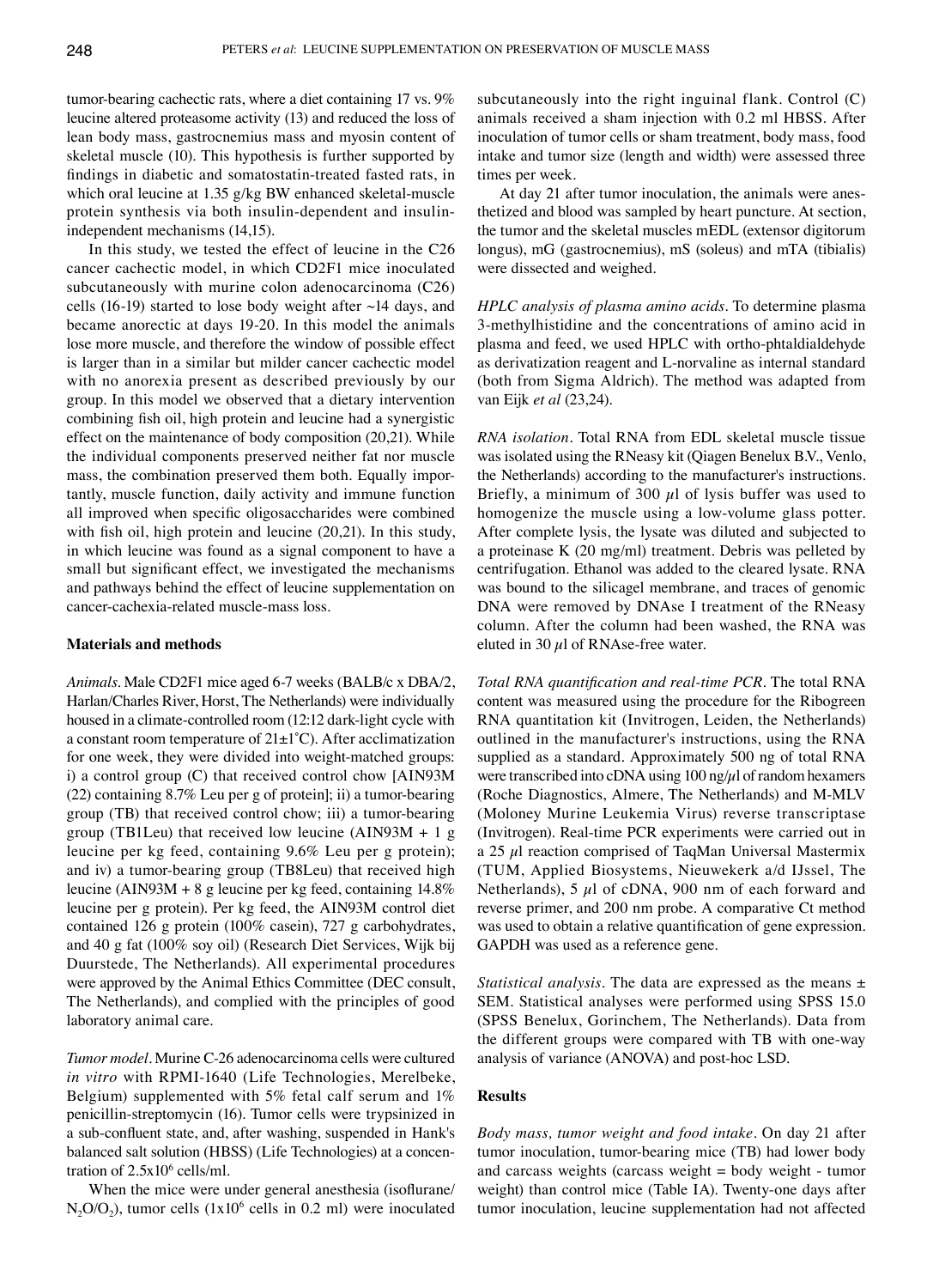| $A$ , Body, tumor and carcass weights $(g)$ |    |                |                        |                  |                        |               |                          |
|---------------------------------------------|----|----------------|------------------------|------------------|------------------------|---------------|--------------------------|
| Treatment                                   | N  | CW             | p                      | <b>BW</b>        | p                      | TW            | p                        |
| $\mathcal{C}$                               | 10 | $25.5 \pm 0.3$ | $< 0.001$ <sup>a</sup> | $25.56 \pm 0.33$ | $< 0.001$ <sup>a</sup> | No tumor      |                          |
| TB                                          | 9  | $19.4 \pm 0.4$ |                        | $22.18 \pm 0.31$ |                        | $2.8 \pm 0.2$ |                          |
| TB1Leu                                      | 9  | $20.2 \pm 0.4$ | 0.15                   | $23.26 \pm 0.36$ | 0.05                   | $3.0+0.1$     | 0.095                    |
| TB8Leu                                      | 10 | $19.2 \pm 0.4$ | 0.70                   | $21.85 \pm 0.41$ | 0.52                   | $2.6 \pm 0.1$ | 0.373                    |
| B, Food intake (g per day)                  |    |                |                        |                  |                        |               |                          |
| Treatment                                   | N  | Day 1          | Day 6                  | Day 10           | Day 13                 | Day 17        | Day 20                   |
| $\mathcal{C}$                               | 10 | $3.9 \pm 0.1$  | $3.4 \pm 0.1$          | $3.2 \pm 0.1$    | $3.5 \pm 0.1$          | $3.7 \pm 0.2$ | $3.3 \pm 0.1^{\text{a}}$ |
| TB                                          | 9  | $3.9 \pm 0.2$  | $3.5 \pm 0.1$          | $3.2 \pm 0.1$    | $3.6 \pm 0.1$          | $3.5 \pm 0.2$ | $2.1 \pm 0.3$            |
| TB1Leu                                      | 9  | $3.7 \pm 0.1$  | $3.4\pm0.1$            | $3.0 \pm 0.1$    | $3.3 \pm 0.1$          | $2.6 \pm 0.2$ | $2.5 \pm 0.4$            |
| TB8Leu                                      | 10 | $4.2 \pm 0.1$  | $3.6 \pm 0.1$          | $3.6 \pm 0.1$    | $3.7 \pm 0.2$          | $3.4 \pm 0.3$ | $2.0 \pm 0.3$            |

Table I. Parameters in control and tumor-bearing mice with or without leucine supplementation.

C, mice receiving control diet (AIN93M); TB, tumor-bearing mice receiving control diet; TB1Leu, tumor-bearing mice receiving control diet supplemented with 1 g leucine/kg food; TB8Leu, tumor-bearing mice receiving control diet supplemented with 8 g leucine/kg food; BW, body weight; CW, carcass weight; TW, tumor weight. Data are presented as the means  $\pm$  SEM: <sup>a</sup>significantly different from TB (p<0.05).

Table II. Skeletal muscle mass (mg) at day 21 after different interventions.

|      |                 | D                       | TВ             | D                        | TB1Leu         | D     | TB8Leu         | D                    |
|------|-----------------|-------------------------|----------------|--------------------------|----------------|-------|----------------|----------------------|
| mTA  | $45.5 \pm 0.7$  | $< 0.0001$ <sup>a</sup> | $32.5 \pm 1.3$ | $\overline{\phantom{0}}$ | $35.0 \pm 0.8$ | 0.086 | $35.4 \pm 1.0$ | $0.047$ <sup>a</sup> |
| mG   | $126.4 \pm 2.4$ | $< 0.0001$ <sup>a</sup> | $91.3 \pm 2.7$ | $\qquad \qquad -$        | $97.7 \pm 1.2$ | 0.063 | $99.6 \pm 2.4$ | $0.015^{\rm a}$      |
| mEDL | $10.6 \pm 0.3$  | $< 0.0001$ <sup>a</sup> | $7.2 \pm 0.3$  | $\overline{\phantom{a}}$ | $7.6 \pm 0.2$  | 0.241 | $7.9 \pm 0.2$  | 0.071                |
| mS   | $7.0 \pm 0.2$   | $< 0.0001$ <sup>a</sup> | $5.5 \pm 0.2$  | $\qquad \qquad -$        | $5.7 \pm 0.3$  | 0.556 | $6.0+0.2$      | 0.094                |
|      |                 |                         |                |                          |                |       |                |                      |

(A) Muscle tibialis anterior (mTA); (B) muscle gastrocnemius (mG); (C) muscle extensor digitorum longus (mEDL); (D) muscle soleus (mS). C, mice receiving control diet (AIN93M); TB, tumor-bearing mice receiving control diet; TB1Leu, tumor-bearing mice receiving control diet supplemented with 1 g leucine/kg; TB8Leu, tumor-bearing mice receiving control diet supplemented with 8 g leucine/kg. Data are the means  $\pm$  SEM: <sup>a</sup>significantly different from TB (p<0.05).



Figure 1. Differences in skeletal muscle mass when expressed relative to the leanest group TB. Relative leucine induced weight maintenance was comparable between the different muscles for the TB8Leu group, although mEDL showed relatively more weight loss than mS. Muscle masses were measured at day 21. TBmTA, muscle tibialis anterior; mG, muscle gastrocnemius; mEDL, muscle extensor digitorum longus (mEDL); mS, muscle soleus. C, mice receiving control diet (AIN93M); TB, tumor-bearing mice receiving control diet; TB1Leu, tumor-bearing mice receiving control diet supplemented with 1 g leucine/kg; TB8Leu, tumor-bearing mice receiving control diet supplemented with 8 g leucine/kg. For statistics on raw data; see Table II.

body weight; neither had it affected tumor weight. On day 20, food intake was significantly lower in the TB group than in the C group. The food intake between tumor-bearing groups did not differ (Table IB).

HPLC determination showed that leucine concentrations in the feeds were 8.7% w/w protein for C and TB, 9.6% w/w in the low-leucine group (TB1Leu), and 14.8% w/w in the highleucine group (TB8Leu). On day 0, the mice had an average weight of 23 g. On average, they consumed 4 g chow per day. Therefore, total daily leucine intake was 348 mg in the C and TB groups, 384 mg in the TB1Leu group, and 592 mg in the TB8Leu group. Leucine supplementation above the normal diet was 0.20 g/kg BW in the TB1Leu group and 1.31 g/kg BW in the TB8Leu group.

*Skeletal muscle mass*. At autopsy, the control group had more mG (28%), mTA (28%), mEDL (32%) and mS (22%) mass than the TB group (p<0.05, n=10 per group) (Fig. 1 and Table II).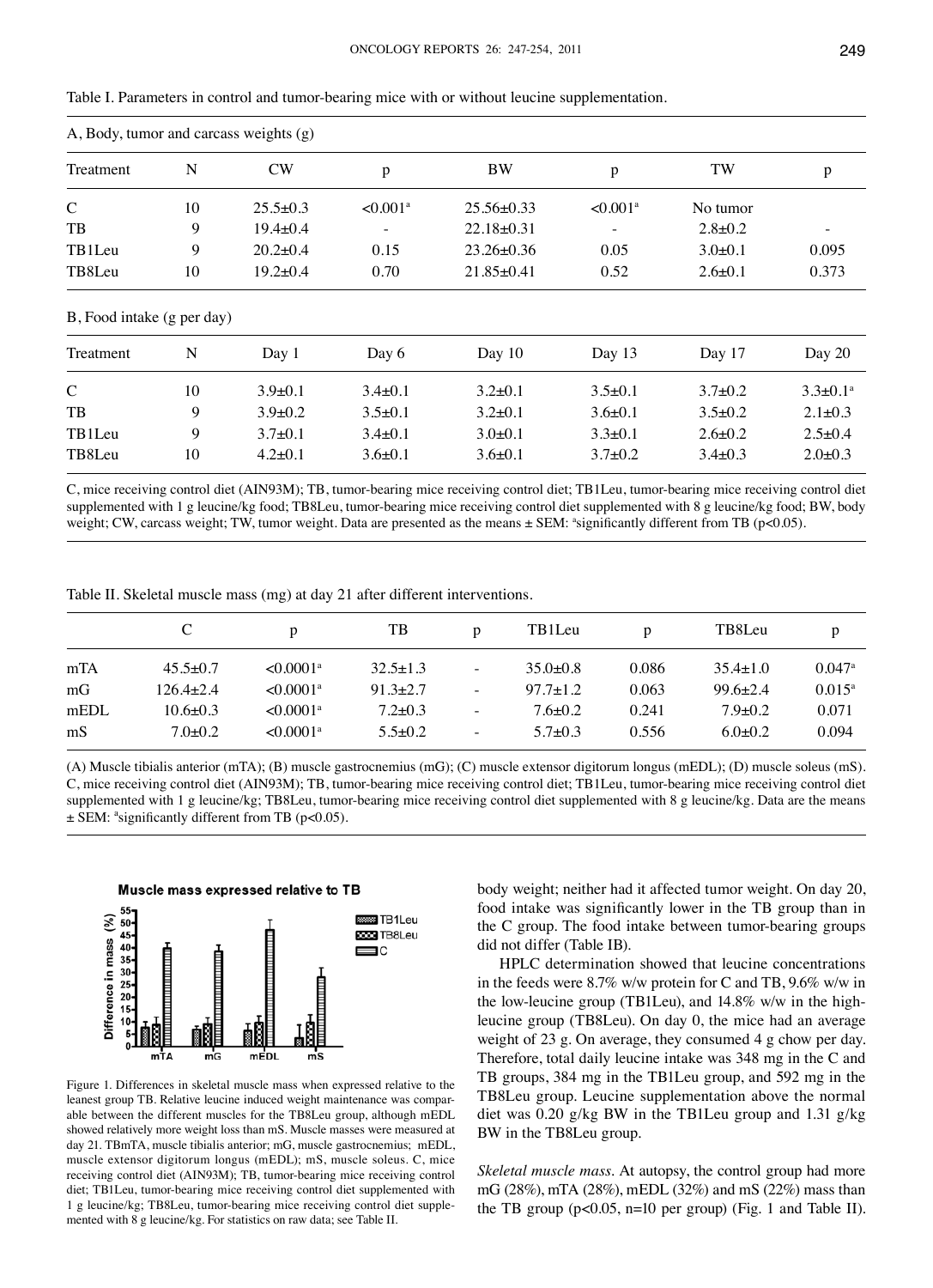|                                                               | $\mathcal{C}$              | TB                | TB1Leu                    | TB8Leu                      |
|---------------------------------------------------------------|----------------------------|-------------------|---------------------------|-----------------------------|
| Plasma amino acid concentration of protein-based AA $(\mu M)$ |                            |                   |                           |                             |
| Histidine                                                     | $93 \pm 3^a$               | $152 + 6$         | $144 + 8$                 | $140+5$                     |
| Isoleucine                                                    | $114\pm9^a$                | $184 + 8$         | $165 \pm 11$              | $152 \pm 8^{\rm a}$         |
| Leucine                                                       | $162 \pm 11^a$             | 280±13            | $298 + 21$                | $367 \pm 24^a$              |
| Valine                                                        | $327 \pm 18^a$             | $483 \pm 19$      | $446 + 29$                | $392 \pm 20^{\text{a}}$     |
| Lysine                                                        | $274 \pm 15^a$             | $561 \pm 23$      | $549 \pm 20$              | $488 \pm 20^a$              |
| Methionine                                                    | $81\pm5$                   | $88 + 4$          | 83±6                      | $82 + 4$                    |
| Phenylalanine                                                 | $56\pm3^{\mathrm{a}}$      | $104 \pm 5$       | $94 \pm 8$                | $98 + 6$                    |
| Threonine                                                     | $310 \pm 22^{\text{a}}$    | 472±47            | $422 \pm 38$              | $415 \pm 34$                |
| Tryptophan                                                    | $46\pm2^{\mathrm{a}}$      | $65 + 4$          | $62+4$                    | $56 \pm 3$                  |
| Alanine                                                       | $1105 \pm 77$ <sup>a</sup> | 2156±136          | $1967 \pm 185$            | $1711 \pm 125$ <sup>a</sup> |
| Glutamate                                                     | $43\pm4^a$                 | $78 + 4$          | 70±9                      | $66 + 5$                    |
| Glutamine                                                     | $551 \pm 17^a$             | $752 \pm 34$      | $712+48$                  | $646 \pm 34$                |
| Aspartate                                                     | $9\pm1^a$                  | $13\pm1$          | $13\pm1$                  | $12\pm1$                    |
| Aspargine                                                     | $74\pm6^{\mathrm{a}}$      | $93+5$            | $78\pm8$                  | $74\pm6^{\mathrm{a}}$       |
| Serine                                                        | $214 \pm 13^{a}$           | $322 \pm 37$      | $253 \pm 24^{\mathrm{a}}$ | $246 \pm 16^a$              |
| Glycine                                                       | $235 \pm 11^{a}$           | $375 \pm 22$      | $326 \pm 22^{\text{a}}$   | $295 \pm 16^a$              |
| Arginine                                                      | $80\pm6^{\circ}$           | $160 + 4$         | $149 + 4$                 | $147 + 8$                   |
| Tyrosine                                                      | $68{\pm}5^{\mathrm{a}}$    | $101 + 8$         | $87 \pm 10$               | $84+5$                      |
| <b>Total EAA</b>                                              | $1462 \pm 79^{\rm a}$      | 2389±92           | $2263 \pm 125$            | 2190±94                     |
| Total EAA w/o Leu                                             | $1301 \pm 69^{\rm a}$      | $2109 \pm 86$     | $1965 \pm 106$            | $1823 \pm 72^{\mathrm{a}}$  |
| <b>Total NEAA</b>                                             | 2379±116 <sup>a</sup>      | $4048 \pm 193$    | 3639±296                  | 3152±189 <sup>a</sup>       |
| <b>Total BCAA</b>                                             | $603 \pm 37$ <sup>a</sup>  | $947 + 35$        | $909 \pm 57$              | 911±49                      |
| Total LNAA: BCAA+Met                                          | $683 \pm 42^{\mathrm{a}}$  | $1035 \pm 32$     | 992±59                    | $993+53$                    |
| Trp/total LNAA                                                | $0.070 \pm 0.006$          | $0.062 \pm 0.003$ | $0.063 \pm 0.002$         | $0.057 + 0.003$             |
| <b>Total AA</b>                                               | 3841±191 <sup>a</sup>      | $6437+252$        | 5902±412                  | 5342±272 <sup>a</sup>       |
| Non-protein-based amino acid concentrations $(\mu M)$         |                            |                   |                           |                             |
| Taurine                                                       | $516\pm47$ <sup>a</sup>    | 1858±90           | $1662 \pm 195$            | $1797 \pm 141$              |
| Citruline                                                     | $71 \pm 2^a$               | $125 + 7$         | $122 + 8$                 | $107 + 5$                   |

Table III. Day 21 levels of plasma amino acids in control (C) and tumor-bearing (TB) mice with and without leucine supplementation.

C, mice receiving control diet (Ain93M); TB, tumor-bearing mice receiving control diet; TB1Leu, tumor-bearing mice receiving control diet supplemented with 1 g leucine per kg protein; TB8Leu, tumor-bearing mice receiving control diet supplemented with 8 g/kg leucine; AA, amino acid; EAA, essential amino acid (first 9 aminoacids mentioned in the table histidine-tryptophan); NEAA, non-essential amino acid; LNAA, large neutral amino acid; BCAA, branched chain amino acid. Data are the means  $\pm$  SEM: <sup>a</sup>significantly different from TB (p<0.05). # Plasma amino acids that increase in concentration to a higher extent in TB animals relative to the total amino acid increase of protein-based amino acids (p<0.05).

Loss in the mEDL (fast twich, more anaerobic) was relatively higher than in the mS (slow twich, more aerobic). Skeletal muscle mass was higher in TB8Leu than in TB. All muscles from the TB8Leu group showed the same relative weight maintenance (Fig. 1), irrespective of muscle fiber type.

*Plasma amino acid concentrations.* At day 21 (Table III), plasma concentrations of total amino acids (AA), total essential amino acids (EAA) and total non-essential amino acids (NEAA) in TB were all higher than they were in control mice. In tumor-bearing mice, concentrations of all amino acids except methionine were higher, the greatest increases being in taurine (360%), lysine (204%), arginine (200%) and alanine (195%).

In the high-leucine group (TB8Leu), leucine supplementation significantly increased plasma leucine. In TB8Leu, total amino acids, total essential amino acids minus leucine and total non-essential amino acids were all lower than in TB. Of the individual amino acids, isoleucine, valine, lysine, alanine, asparagine, serine and glycine were all significantly lower in TB8Leu than in TB. Plasma AA levels in the TB1Leu group also tended to be lower than in the TB group, and serine and glycine levels were significantly lower. No effect on the ratio of tryptophan to large neutral amino acids (Table III) was observed in the tumor-bearing and leucine groups.

*Skeletal-muscle-breakdown parameters and MyoD.* Muscle (mEDL) mRNA levels of murf and atrogin, two skeletal-muscle-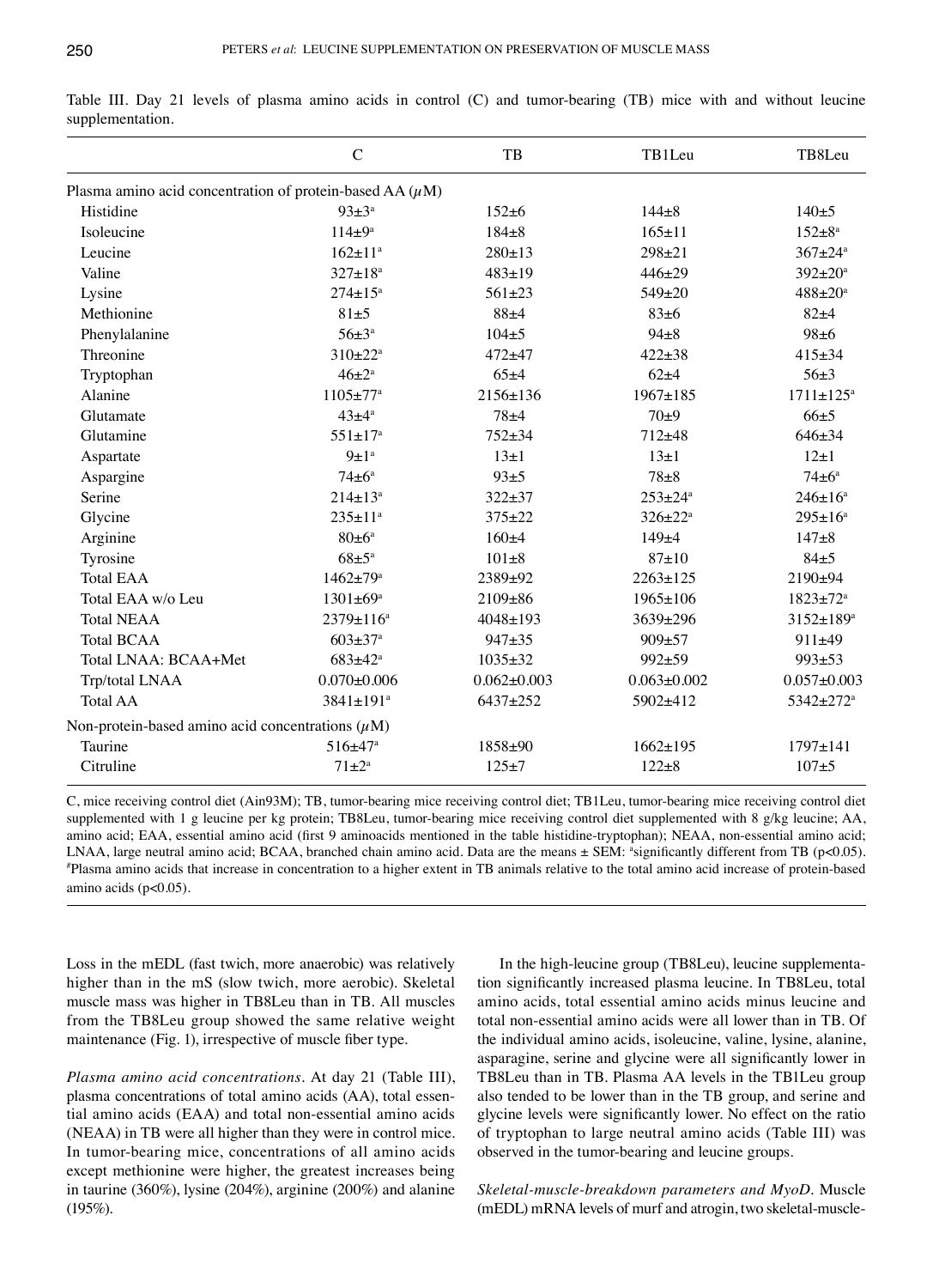|                                | $\mathcal{C}$            | TB             | TB1Leu        | TB8Leu        |
|--------------------------------|--------------------------|----------------|---------------|---------------|
| Proteolytic markers            |                          |                |               |               |
| Plasma concentration $(\mu M)$ |                          |                |               |               |
| 3 methyl histidine             | $5.7 \pm 0.2^{\text{a}}$ | $9.7 \pm 0.8$  | $8.6 \pm 0.9$ | $9.9 \pm 1.0$ |
| Fold induction (units)         |                          |                |               |               |
| mRNA murf                      | $1.0+0.1^a$              | $14.9 \pm 5.5$ | $7.1 + 2.9$   | $16.2 + 3.9$  |
| mRNA atrogin                   | $1.1 \pm 0.2^a$          | $15.1 \pm 2.6$ | $8.7 + 2.4$   | $18.2 + 4.8$  |
| Muscle differentiation marker  |                          |                |               |               |
| Fold induction (units)         |                          |                |               |               |
| mRNA MyoD                      | $1.0+0.1$                | $0.9+0.2$      | $1.3 \pm 0.2$ | $1.0+0.2$     |

| Table IV. Markers for proteolysis from plasma or mEDL. |  |
|--------------------------------------------------------|--|
|--------------------------------------------------------|--|

C, mice receiving control diet (AIN93M); TB, tumor-bearing mice receiving control diet; TB1Leu, tumor-bearing mice receiving control diet supplemented with 1 g/kg leucine; TB8Leu, tumor-bearing mice receiving control diet supplemented with 8 g/kg leucine. Messenger RNA levels represent the fold induction of the different groups relative to C. For total RNA quantification, mRNA of GAPDH was used. Data are the means  $\pm$  SEM: <sup>a</sup>significantly different from TB (p<0.05).

specific ubiquitin ligases essential for protein breakdown (25), were higher in the TB group than in the C group. The tumors had no observable effects on myoD mRNA expression, a skeletal-muscle differentiation marker (26). Leucine supplementation did not affect any markers of muscle catabolism in mEDL. Plasma 3-methylhistidine concentrations were higher in the TB group than they were in the C group (Table IV).

#### **Discussion**

Tumor inoculation reduced carcass weight and the muscle masses of mG, mTA, mEDL and mS. While the carcass weights of the mice were not affected by leucine supplementation, highleucine (TB8Leu) supplementation reduced the weight loss of both mG and mTA, suggesting that leucine has a specific effect on skeletal-muscle.

An explanation for the reduction in muscle mass loss might be found in a reduction of protein breakdown. In the mEDL of the TB mice, the mRNA expression of the musclespecific ubiquitin ligases atrogin-1 and murf, which both play an essential role in skeletal muscle protein breakdown, were up-regulated. We conclude that although leucine supplementation dose-dependently reduced the loss of skeletal muscle mass in the TB mice, this muscle mass gain was not accompanied by changes in expression of either ligase at day 21.

*Effect of the tumor.* The tumor induced muscle loss with a relative higher muscle loss in the mEDL (mainly fast more anaerobic type 2 fibers) when compared to the mS (mainly slow more aerobic type 1 fibers). This is in accordance with reports which show that during cancer cachexia oxidative muscle is broken down to a lesser extent (27).

In the TB cachectic mice, an increase in plasma amino acids (all, except methionine) was observed when compared to control mice. The increase in the concentration of total plasma amino acids in TB mice may have been due either i) to differences in food intake, or ii) to metabolic differences such as enhanced protein breakdown, increased transamination and conversion, or reduced plasma clearance (due to reduced protein synthesis or organ dysfunction) (28). However, the first possibility, an increased food intake, is unlikely, as food intake was lower in TB mice, and also relatively uniform, in all TB mice.

The fact that the concentration of methionine did not change in the presence of a tumor may been due to the rate-limiting effect of methionine for whole-body protein synthesis, as was previously suggested in AIDS patients (29). On the other hand, plasma methionine levels are probably kept in very narrow ranges in the body, a hypothesis that is supported by our finding that methionine concentrations did not correlate with muscle mass (data not shown). However, the exact reason still needs to be established.

The incresead expression of murf and atrogin in the TB mice indicate that, at least in the mEDL, markers of protein breakdown are up-regulated in tumor-bearing mice. Another muscle protein breakdown marker is 3-methylhistidine, which, in urine, is usually used as a marker for skeletal muscle protein breakdown (30,31). Its plasma concentration has also been used as skeletal muscle protein breakdown marker in mice (32). Since the specificity of 3-methylhistidine concentrations for skeletal muscle breakdown has been challenged, because other organs might also contribute to its plasma and therefore urine levels (33,34), this parameter should be reviewed as an indicator in context with the other parameters.

The increase in plasma 3-methylhistidine concentrations in cachectic TB mice relative to C mice, and the correlation to muscle mass of all four muscles  $[R = -0.509$  (mEDL),  $-0.583$ (mS); -0.584 (mG); -0.541 (mTA); all p<-0.001], suggests that muscle-protein breakdown increased in the TB mice. In this context, it should be noted that skeletal muscle contains high amounts of taurine, and that, when skeletal muscle decreases in volume, taurine is expelled from the intracellular and interstitial spaces (35), leading to increased plasma taurine levels. In the C26 model, the taurine level did indeed increase dramatically in the cachectic mice, and was strongly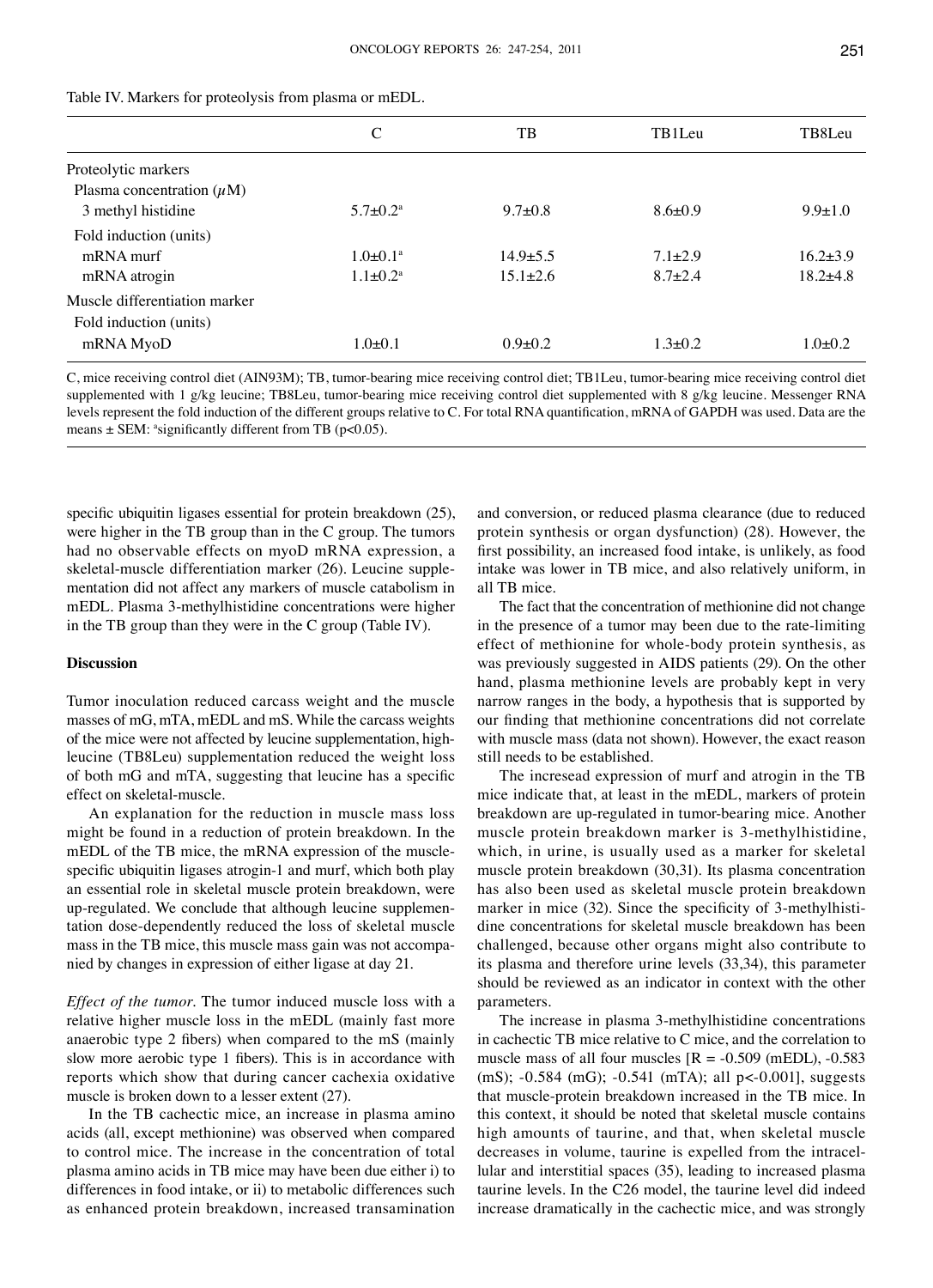negatively correlated with muscle mass  $[R = -0.780 \text{ (mEDL)}$ , -0.607 (mS); -0.757 (mG); -0.729 (mTA); all p<-0.001].

The presence of a tumor had no effect on MyoD mRNA expression in mEDL. Because MyoD is one of the factors that controls cell cycle propagation and the induction of differentiation of skeletal muscle cells (26,36), it plays a role in the growth and recovery of skeletal muscle. Our data therefore suggest that no significant role in the cachectic process was played by mRNA levels of the skeletal muscle differentiation marker (of anabolism) MyoD. This contrasts with the increase in mRNA levels of atrogin-1 and murf, both muscle-specific ubiquitin protein ligases involved in proteolysis (25), which was greater in the mEDL muscles of TB mice than it was in C mice.

*Effect of leucine supplementation in the tumor-bearing mice.* Our data on the effect of leucine on skeletal muscle mass support the findings of studies in healthy human volunteers which show that leucine can have a net anabolic effect on skeletal-muscle protein synthesis in young (37) and elderly men (38-40). It also supports the finding in diabetic and somatostatin-treated fasted rats that leucine stimulates signaling pathways, leading to protein translation through insulin-dependent and insulin-independent pathways (14,15). In those cases, the rats received 1.35 g leucine per kg BW by oral gavage, which is slightly higher than the highest leucine dose used in our own experiment (1.31 g/kg BW supplemented on top of the normal diet). These reported leucine-induced increases in protein synthesis are in accordance with Anthony *et al* (14,15) and other studies (reviewed in refs. 41-43). Thus, although muscle protein synthesis was not measured directly, our data suggest that leucine can, at least partly, compensate for the loss of anabolic effects of insulin on skeletal muscle during cancer cachexia. Because the addition of leucine did not change the parameters measured for catabolism, we hypothesize that the leucine-induced increase in muscle mass in this model was due mainly to an increased anabolism. Addition of 8 g leucine to 1 kg of food seemed to maintain muscle mass, in all different muscles relatively to a similar extent irrespective of the fiber type of the muscle, while muscle loss relatively appeared to be more pronounced in the muscles with more type II fibers.

Plasma leucine concentrations were only significantly increased in the TB8Leu group. In contrast, total plasma amino acids in TB8Leu were less than in TB. Thus, when leucine is provided in sufficient amounts, there seems to be a relationship between leucine supplementation and the reduction we measured in hyperaminoacidemia. This plasma amino acid decrease after leucine supplementation was dominated by the total non-essential amino acids, of which alanine decreased most. Because alanine is a product of intracellular transamination of free amino acids, which occurs when there is an increase in intracellular free amino acids, during proteolysis, for example (44), the increase in plasma amino acids, particularly alanine, might reflect an increase in the transamination of amino acids released from the muscle during protein breakdown.

Leucine supplementation had no effect on either the ubiquitin ligases, 3-methylhistidine or on taurine levels. Taken together, our findings, suggest that these parameters of protein breakdown are not affected by leucine in this model.

Although food intake was lower in the TB mice, it was not affected by leucine supplementation, which means that our results cannot be explained by differences in food intake. This contrasts with clinical data indicating that BCAA supplementation might increase food intake in cancer patients, malnourished patients, and patients with liver cirrhosis (45-49) (reviewed in ref. 50). One of the working mechanisms suggested for this orexigenic effect is that leucine reduces the tryptophan to large neutral amino acid ratio (46). The fact that supplementation with leucine did not change this ratio in the C26 mouse model seems consistent with leucine's lack of orexigenic effect in this model.

Leucine supplementation had no observable effects on the mRNA levels of either ubiquitin ligase. Together with the finding that leucine supplementation can increase skeletal muscle mass in cancer cachectic mice, the lack of effects of leucine supplementation on these ligases, and on plasma taurine and 3-methylhistidine concentrations, all suggest that the main effect of leucine on skeletal muscle protein balance is on the protein-synthesis side, not the protein-breakdown side. In summary, high leucine supplementation may contribute to a return to homeostasis.

While the net effect of leucine on the muscle masses was small, it was statistically significant. Because of the magnitude of the effect, it is doubtful whether supplementation of leucine alone can be considered clinically relevant in terms of the preservation of muscle mass in cancer. A multi-targeted approach can therefore be taken by combining leucine with other nutritional components. In a milder C26 model for cachexia without anorexia, the nutritional combination of leucine, high protein, fish oil and specific oligosaccharides (20,21,51-55) significantly reduced the loss of carcass, muscle and fat mass. Moreover, this specific combination also improved muscle performance, daily activity and immune function (Th1 response) (20,21). These results further strengthen the evidence that a balanced combination of ingredients might achieve multiple effects on the complex conditions of cachexia.

In conclusion, reductions in skeletal muscle mass and carcass weight in cachectic and anorectic mice were associated with higher skeletal muscle-protein breakdown in the C26 tumor-bearing mice model. This increased skeletal-muscle protein breakdown involved the ubiquitin ligases murf and atrogin-1. Leucine supplementation dosedependently inhibited net muscle wasting, but had no effect on expression of the ligases or on body weight. The positive effect of leucine on the muscle was reflected in a reduction in the tumor-induced increase in plasma amino acid levels, suggesting a step forwards to return to homeostasis. For a clinically relevant effect, it might be more effective to combine leucine with other specific nutrients in a multi-target nutritional approach, and thereby, to target both anabolism and catabolism.

#### **References**

- 1. Argiles JM: Cancer-associated malnutrition. Eur J Oncol Nurs 9: S39-S50, 2005.
- 2. Kotler DP: Cachexia. Ann Intern Med 133: 622-634, 2000.
- 3. Fearon KC, Voss AC and Hustead DS: Definition of cancer cachexia: effect of weight loss, reduced food intake, and systemic inflammation on functional status and prognosis. Am J Clin Nutr 83: 1345-1350, 2006.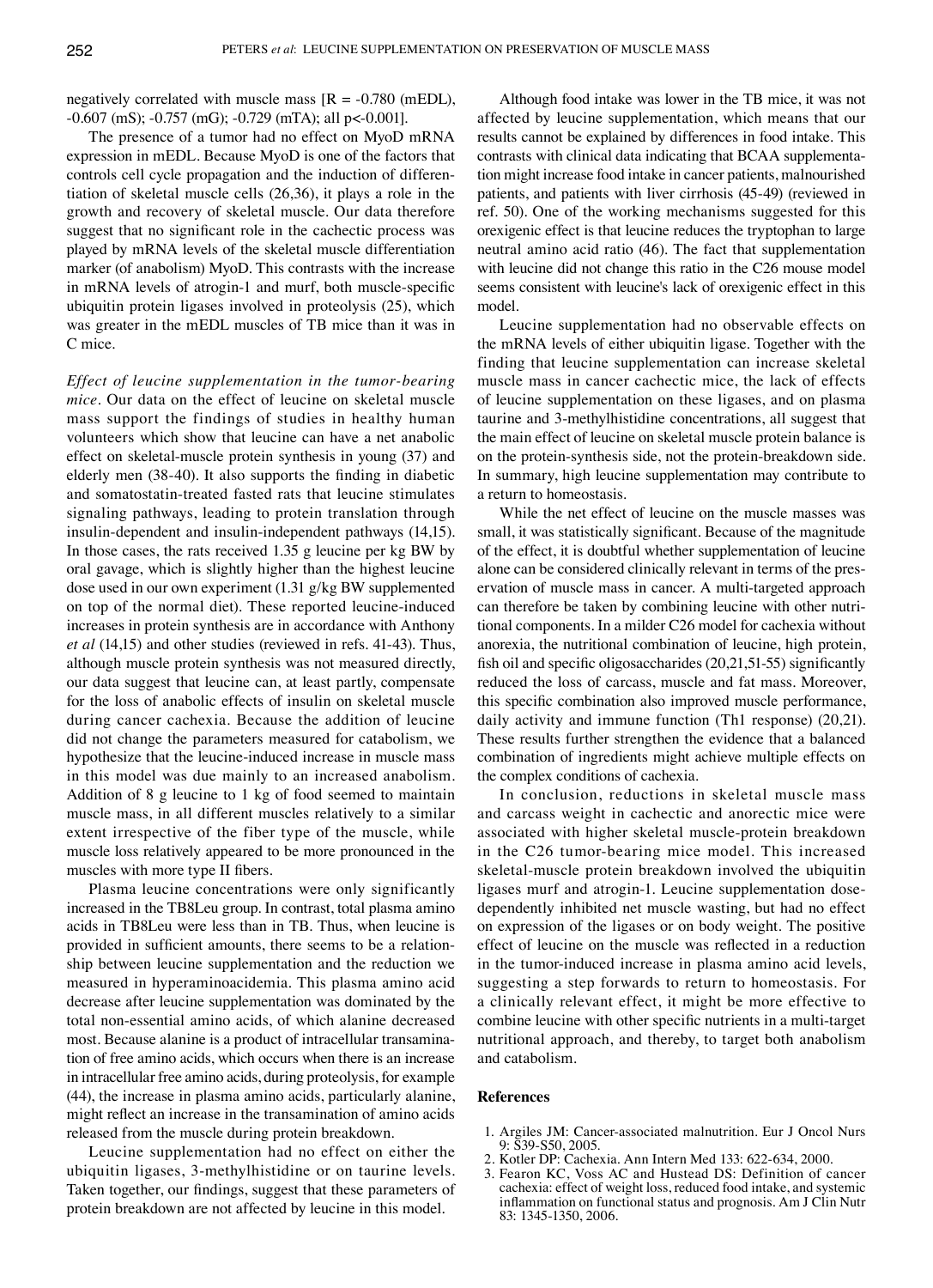- 4. Melstrom LG, Melstrom KA Jr, Ding XZ and Adrian TE: Mechanisms of skeletal muscle degradation and its therapy in cancer cachexia. Histol Histopathol 22: 805-814, 2007.
- 5. Dimitriu C, Martignoni ME, Bachmann J, Frohlich B, Tintarescu G, Buliga T, Lica I, Constantinescu G, Beuran M and Friess H: Clinical impact of cachexia on survival and outcome of cancer patients. Rom J Intern Med 43: 173-185, 2005.
- 6. Argiles JM, Busquets S, Felipe A and Lopez-Soriano FJ: Muscle wasting in cancer and ageing: cachexia versus sarcopenia. Adv Gerontol 18: 39-54, 2006.
- 7. Anthony JC, Yoshizawa F, Anthony TG, Vary TC, Jefferson LS and Kimball SR: Leucine stimulates translation initiation in skeletal muscle of postabsorptive rats via a rapamycin-sensitive pathway. J Nutr 130: 2413-2419, 2000.
- 8. Anthony JC, Anthony TG, Kimball SR and Jefferson LS: Signaling pathways involved in translational control of protein synthesis in skeletal muscle by leucine. J Nutr 131: S856-S860, 2001.
- 9. Eley HL, Russell ST and Tisdale MJ: Effect of branched-chain amino acids on muscle atrophy in cancer cachexia. Biochem J 407: 113-120, 2007.
- 10. Gomes-Marcondes MC, Ventrucci G, Toledo MT, Cury L and Cooper JC: A leucine-supplemented diet improved protein content of skeletal muscle in young tumor-bearing rats. Braz J Med Biol Res 36: 1589-1594, 2003.
- 11. Emery PW, Edwards RH, Rennie MJ, Souhami RL and Halliday D: Protein synthesis in muscle measured in vivo in cachectic patients with cancer. Br Med J (Clin Res Ed) 289: 584-586, 1984.
- 12. Bossola M, Muscaritoli M, Costelli P, Grieco G, Bonelli G, Pacelli F, Rossi Fanelli F, Doglietto GB and Baccino FM: Increased muscle proteasome activity correlates with disease severity in gastric cancer patients. Ann Surg 237: 384-389, 2003.
- 13. Ventrucci G, Mello MA and Gomes-Marcondes MC: Proteasome activity is altered in skeletal muscle tissue of tumour-bearing rats a leucine-rich diet. Endocr Relat Cancer 11: 887-895, 2004.
- 14. Anthony JC, Lang CH, Crozier SJ, Anthony TG, MacLean DA, Kimball SR and Jefferson LS: Contribution of insulin to the translational control of protein synthesis in skeletal muscle by leucine. Am J Physiol Endocrinol Metab 282: E1092-1E101, 2002.
- 15. Anthony JC, Reiter AK, Anthony TG, Crozier SJ, Lang CH, MacLean DA, Kimball SR and Jefferson LS: Orally administered leucine enhances protein synthesis in skeletal muscle of diabetic rats in the absence of increases in 4E-BP1 or S6K1 phosphorylation. Diabetes 51: 928-936, 2002.
- 16. Tanaka Y, Eda H, Tanaka T, Udagawa T, Ishikawa T, Horii I, Ishitsuka H, Kataoka T and Taguchi T: Experimental cancer cachexia induced by transplantable colon 26 adenocarcinoma in mice. Cancer Res 50: 2290-2295, 1990.
- 17. Diffee GM, Kalfas K, Al-Majid S and McCarthy DO: Altered expression of skeletal muscle myosin isoforms in cancer cachexia. Am J Physiol Cell Physiol 283: C1376-C1382, 2002.
- 18. Gorselink M, Vaessen SF, van der Flier LG, Leenders I, Kegler D, Caldenhoven E, van der Beek E and van Helvoort A: Mass-dependent decline of skeletal muscle function in cancer cachexia. Muscle Nerve 33: 691-693, 2006.
- 19. Soda K, Kawakami M, Kashii A and Miyata M: Manifestations of cancer cachexia induced by colon 26 adenocarcinoma are not fully ascribable to interleukin-6. Int J Cancer 62: 332-336, 1995.
- 20. van Norren K, Kegler D, Argiles JM, Luiking Y, Gorselink M, Laviano A, Arts K, Faber J, Jansen H, van der Beek EM and van Helvoort A: Dietary supplementation with a specific combination of high protein, leucine, and fish oil improves muscle function and daily activity in tumour-bearing cachectic mice. Br J Cancer 100: 713-722, 2009.
- 21. Faber J, Vos P, Kegler D, van Norren K, Argiles JM, Laviano A, Garssen J and van Helvoort A: Beneficial immune modulatory effects of a specific nutritional combination in a murine model for cancer cachexia. Br J Cancer 99: 2029-2036, 2008.
- 22. Reeves PG, Nielsen FH and Fahey GC Jr: AIN-93 purified diets for laboratory rodents: final report of the American Institute of Nutrition ad hoc writing committee on the reformulation of the AIN-76A rodent diet. J Nutr 123: 1939-1951, 1993.
- 23. van Eijk HM, Rooyakkers DR and Deutz NE: Rapid routine determination of amino acids in plasma by high-performance liquid chromatography with a 2-3 microns Spherisorb ODS II column. J Chromatogr 620: 143-148, 1993.
- 24. van Hoorn EC, Sutmuller-Ooms M, De Vrij G, van Leeuwen PA and van Norren K: A fast and accurate method to measure both oxidative stress and vitality in a single organ slice. Anal Biochem 320: 82-87, 2003.
- 25. Bodine SC, Latres E, Baumhueter S, Lai VK, Nunez L, Clarke BA, Poueymirou WT, Panaro FJ, Na E, Dharmarajan K, Pan ZQ, Valenzuela DM, DeChiara TM, Stitt TN, Yancopoulos GD and Glass DJ: Identification of ubiquitin ligases required for skeletal muscle atrophy. Science 294: 1704-1708, 2001.
- 26. Wyzykowski JC, Winata TI, Mitin N, Taparowsky EJ and Konieczny SF: Identification of novel MyoD gene targets in proliferating myogenic stem cells. Mol Cell Biol 22: 6199-6208, 2002.
- 27. Wojcik S, Nogalska A, Engel WK and Askanas V: Myostatin and its precursor protein are increased in the skeletal muscle of patients with Type-II muscle fibre atrophy. Folia Morphol (Warsz) 67: 6-12, 2008.
- 28. Cynober LA: Plasma amino acid levels with a note on membrane transport: characteristics, regulation, and metabolic significance. Nutrition 18: 761-766, 2002.
- 29. Laurichesse H, Tauveron I, Gourdon F, Cormerais L, Champredon C, Charrier S, Rochon C, Lamain S, Bayle G, Laveran H, Thieblot P, Beytout J and Grizard J: Threonine and methionine are limiting amino acids for protein synthesis in patients with AIDS. J Nutr 128: 1342-1348, 1998.
- 30. Hill AS, Marks SL and Rogers QR: Quantitation of urinary 3-methylhistidine excretion in growing dogs as an index of in vivo skeletal muscle catabolism. J Nutr Biochem 12: 346-350, 2001.
- 31. Wang Z, Deurenberg P, Matthews DE and Heymsfield SB: Urinary 3-methylhistidine excretion: association with total body skeletal muscle mass by computerized axial tomography. JPEN J Parenter Enteral Nutr 22: 82-86, 1998.
- 32. Nagasawa T, Kikuchi N, Ito Y, Yoshizawa F and Nishizawa N: Suppression of myofibrillar protein degradation after refeeding in young and adult mice. J Nutr Sci Vitaminol (Tokyo) 50: 227-230, 2004.
- 33. Rennie MJ and Millward DJ: 3-Methylhistidine excretion and the urinary 3-methylhistidine/creatinine ratio are poor indicators of skeletal muscle protein breakdown. Clin Sci (Lond) 65: 217-225, 1983.
- 34. Chinkes DL: Methods for measuring tissue protein breakdown rate in vivo. Curr Opin Clin Nutr Metab Care 8: 534-537, 2005.
- 35. Gutierrez A, Anderstam B and Alvestrand A: Amino acid concentration in the interstitium of human skeletal muscle: a microdialysis study. Eur J Clin Invest 29: 947-952, 1999.
- 36. Kitzmann M, Carnac G, Vandromme M, Primig M, Lamb NJ and Fernandez A: The muscle regulatory factors MyoD and myf-5 undergo distinct cell cycle-specific expression in muscle cells. J Cell Biol 142: 1447-1459, 1998.
- 37. Koopman R, Wagenmakers AJ, Manders RJ, Zorenc AH, Senden JM, Gorselink M, Keizer HA and van Loon LJ: Combined ingestion of protein and free leucine with carbohydrate increases postexercise muscle protein synthesis in vivo in male subjects. Am J Physiol Endocrinol Metab 288: E645-E653, 2005.
- 38. Rieu I, Balage M, Sornet C, Giraudet C, Pujos E, Grizard J, Mosoni L and Dardevet D: Leucine supplementation improves muscle protein synthesis in elderly men independently of hyperaminoacidaemia. J Physiol 575: 305-315, 2006.
- 39. Koopman R, Verdijk L, Manders RJ, Gijsen AP, Gorselink M, Pijpers E, Wagenmakers AJ and van Loon LJ: Co-ingestion of protein and leucine stimulates muscle protein synthesis rates to the same extent in young and elderly lean men. Am J Clin Nutr 84: 623-632, 2006.
- 40. Katsanos CS, Kobayashi H, Sheffield-Moore M, Aarsland A and Wolfe RR: A high proportion of leucine is required for optimal stimulation of the rate of muscle protein synthesis by essential amino acids in the elderly. Am J Physiol Endocrinol Metab 291: E381-E387, 2006.
- 41. Argiles JM, Alvarez B and Lopez-Soriano FJ: The metabolic basis of cancer cachexia. Med Res Rev 17: 477-498, 1997.
- 42. Dodesini AR, Benedini S, Terruzzi I, Sereni LP and Luzi L: Protein, glucose and lipid metabolism in the cancer cachexia: A preliminary report. Acta Oncol 46: 118-120, 2007.
- 43. Saini A, Al-Shanti N and Stewart CE: Waste management cytokines, growth factors and cachexia. Cytokine Growth Factor Rev 17: 475-486, 2006.
- 44. Bruins MJ, Deutz NE and Soeters PB: Aspects of organ protein, amino acid and glucose metabolism in a porcine model of hypermetabolic sepsis. Clin Sci (Lond) 104: 127-141, 2003.